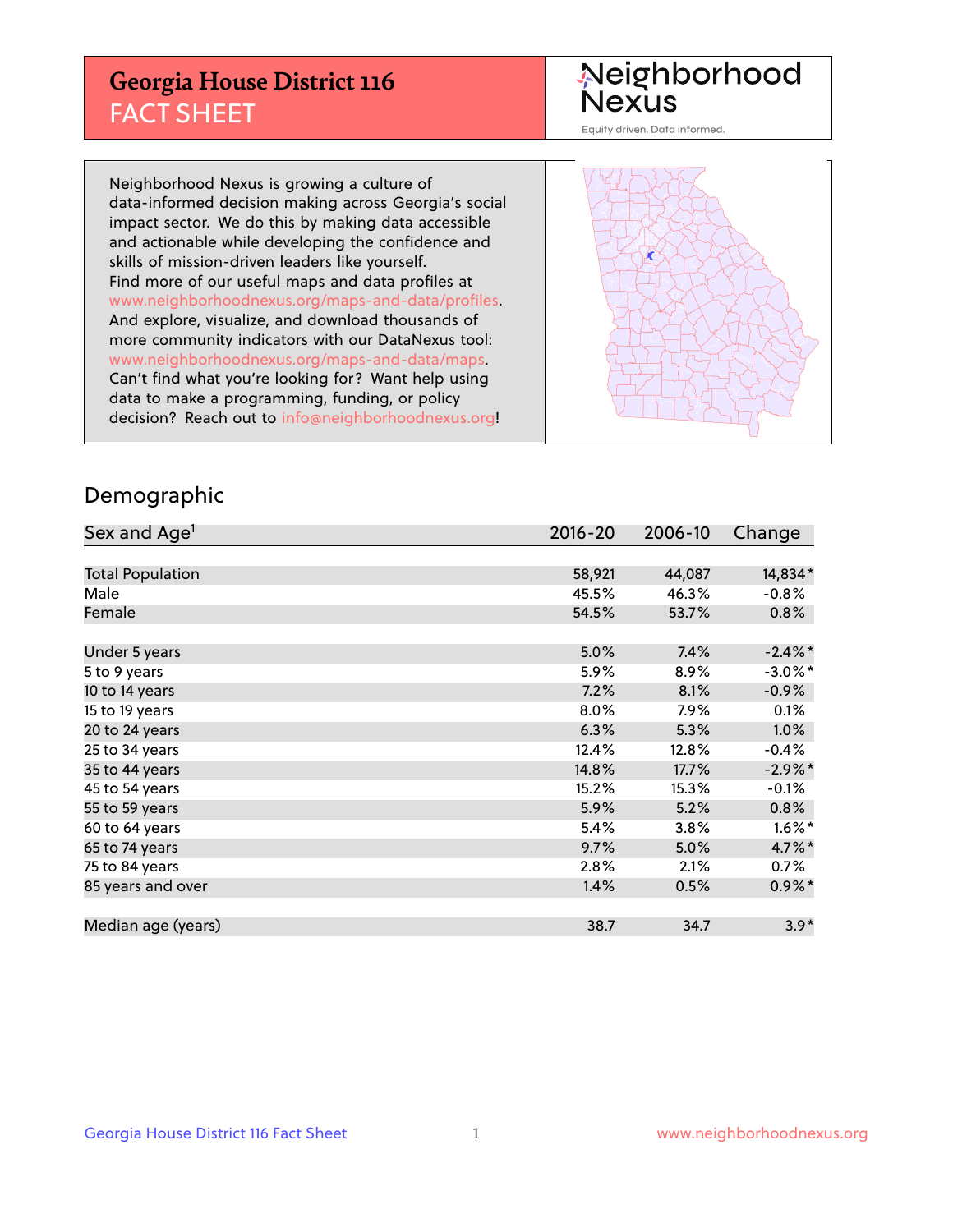## Demographic, continued...

| Race <sup>2</sup>                                            | $2016 - 20$ | 2006-10 | Change      |
|--------------------------------------------------------------|-------------|---------|-------------|
| <b>Total population</b>                                      | 58,921      | 44,087  | 14,834*     |
| One race                                                     | 96.2%       | 97.6%   | $-1.3\%$ *  |
| White                                                        | 33.6%       | 48.8%   | $-15.2\%$ * |
| <b>Black or African American</b>                             | 53.6%       | 39.8%   | 13.8%*      |
| American Indian and Alaska Native                            | 0.2%        | 0.1%    | 0.0%        |
| Asian                                                        | 5.7%        | 6.4%    | $-0.8%$     |
| Native Hawaiian and Other Pacific Islander                   | 0.0%        | 0.0%    | $-0.0%$     |
| Some other race                                              | 3.2%        | 2.4%    | 0.8%        |
| Two or more races                                            | 3.8%        | 2.4%    | $1.3\%$ *   |
| Race alone or in combination with other race(s) <sup>3</sup> | $2016 - 20$ | 2006-10 | Change      |
| Total population                                             | 58,921      | 44,087  | 14,834*     |
| White                                                        | 36.2%       | 50.5%   | $-14.3\%$ * |
| <b>Black or African American</b>                             | 55.9%       | 41.1%   | 14.8%*      |
| American Indian and Alaska Native                            | 1.0%        | 1.1%    | $-0.1%$     |
| Asian                                                        | 6.6%        | 6.8%    | $-0.2%$     |
| Native Hawaiian and Other Pacific Islander                   | 0.2%        |         |             |
|                                                              |             | 0.0%    | 0.1%        |
| Some other race                                              | 4.0%        | 3.0%    | 1.0%        |
| Hispanic or Latino and Race <sup>4</sup>                     | $2016 - 20$ | 2006-10 | Change      |
| <b>Total population</b>                                      | 58,921      | 44,087  | 14,834*     |
| Hispanic or Latino (of any race)                             | 9.0%        | 7.1%    | 1.9%        |
| Not Hispanic or Latino                                       | 91.0%       | 92.9%   | $-1.9%$ *   |
| White alone                                                  | 27.6%       | 45.1%   | $-17.6%$ *  |
| <b>Black or African American alone</b>                       | 52.8%       | 39.2%   | 13.6%*      |
| American Indian and Alaska Native alone                      | 0.1%        | 0.1%    | 0.0%        |
| Asian alone                                                  | 5.6%        | 6.4%    | $-0.8%$     |
| Native Hawaiian and Other Pacific Islander alone             | 0.0%        | 0.0%    | $-0.0%$     |
| Some other race alone                                        | 2.1%        | 0.2%    | $1.8\%$ *   |
| Two or more races                                            | 2.8%        | 1.8%    | $1.0\%$ *   |
| U.S. Citizenship Status <sup>5</sup>                         | $2016 - 20$ | 2006-10 | Change      |
|                                                              |             |         |             |
| Foreign-born population                                      | 5,913       | 5,114   | 800         |
| Naturalized U.S. citizen                                     | 66.5%       | 52.5%   | 14.0%*      |
| Not a U.S. citizen                                           | 33.5%       | 47.5%   | $-14.0\%$ * |
| Citizen, Voting Age Population <sup>6</sup>                  | $2016 - 20$ | 2006-10 | Change      |
| Citizen, 18 and over population                              | 43,317      | 28,871  | 14,446*     |
| Male                                                         | 43.9%       | 46.4%   | $-2.6\%$ *  |
| Female                                                       | 56.1%       | 53.6%   | $2.6\%$ *   |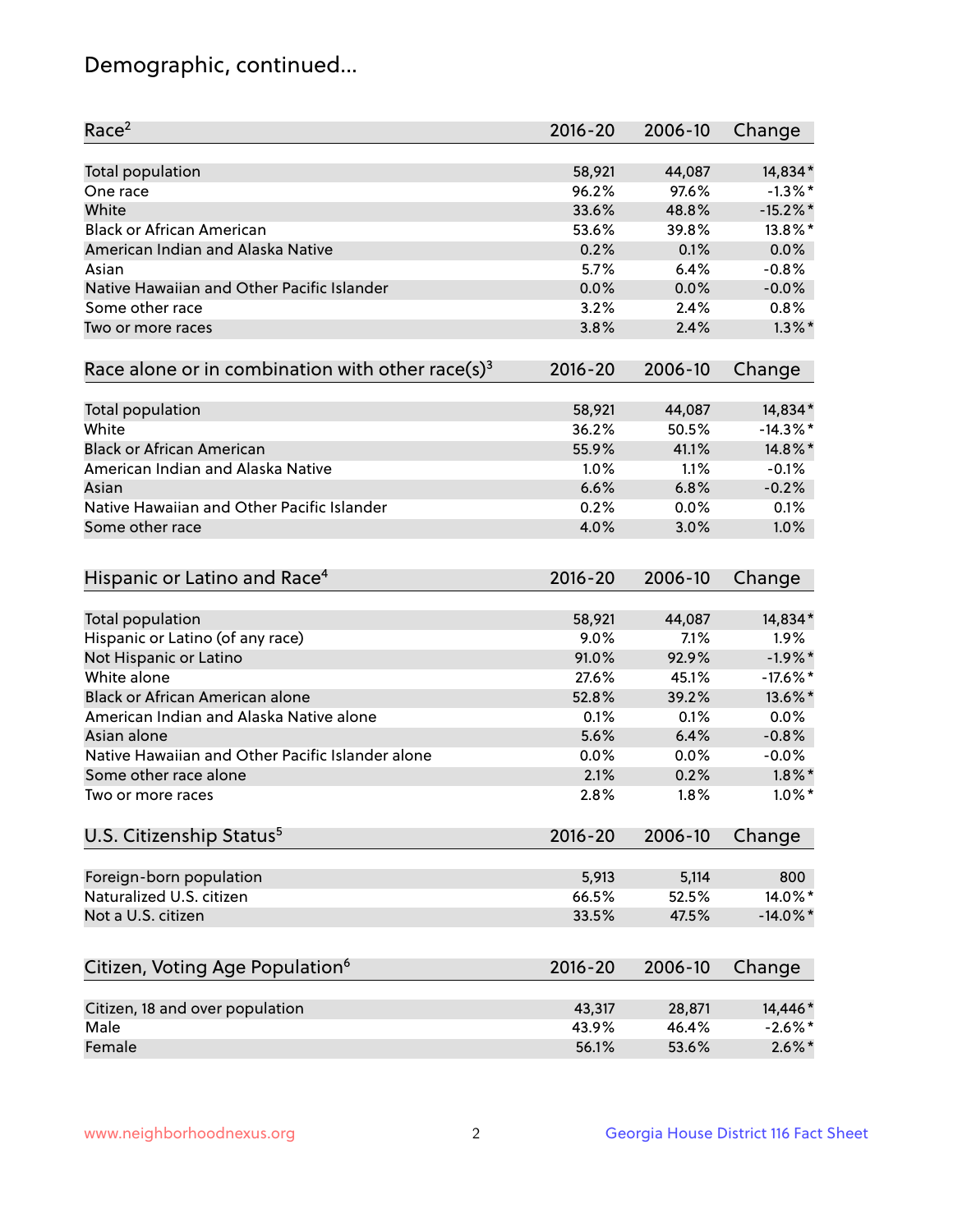#### Economic

| Income <sup>7</sup>                                 | $2016 - 20$ | 2006-10 | Change     |
|-----------------------------------------------------|-------------|---------|------------|
|                                                     |             |         |            |
| All households                                      | 21,128      | 15,635  | 5,493*     |
| Less than \$10,000                                  | 2.5%        | 2.8%    | $-0.3%$    |
| \$10,000 to \$14,999                                | 1.8%        | 2.7%    | $-0.9%$    |
| \$15,000 to \$24,999                                | 5.9%        | 6.0%    | $-0.1%$    |
| \$25,000 to \$34,999                                | 8.9%        | 8.5%    | 0.3%       |
| \$35,000 to \$49,999                                | 14.5%       | 14.6%   | $-0.1%$    |
| \$50,000 to \$74,999                                | 21.2%       | 25.3%   | $-4.1\%$ * |
| \$75,000 to \$99,999                                | 15.3%       | 17.4%   | $-2.1%$    |
| \$100,000 to \$149,999                              | 18.5%       | 15.2%   | $3.3\%$ *  |
| \$150,000 to \$199,999                              | 6.2%        | 4.0%    | $2.3\%$ *  |
| \$200,000 or more                                   | 5.3%        | 3.5%    | $1.7\%$ *  |
| Median household income (dollars)                   | 70,083      | 64,756  | 5,326*     |
| Mean household income (dollars)                     | 87,438      | 77,183  | 10,255*    |
| With earnings                                       | 84.0%       | 89.3%   | $-5.3\%$ * |
| Mean earnings (dollars)                             | 82,873      | 74,409  | 8,464*     |
| <b>With Social Security</b>                         | 27.8%       | 17.7%   | $10.1\%$ * |
| Mean Social Security income (dollars)               | 20,985      | 15,174  | $5,811*$   |
| With retirement income                              | 25.2%       | 17.4%   | $7.8\%$ *  |
| Mean retirement income (dollars)                    | 30,663      | 24,348  | $6,315*$   |
| With Supplemental Security Income                   | 4.1%        | 2.0%    | $2.2\%$ *  |
| Mean Supplemental Security Income (dollars)         | 5,498       | 9,658   | $-4,160$   |
| With cash public assistance income                  | 1.0%        | 0.8%    | 0.2%       |
| Mean cash public assistance income (dollars)        | 337         | 2,725   | $-2,388$   |
| With Food Stamp/SNAP benefits in the past 12 months | 8.5%        | 5.5%    | $3.0\%$ *  |
|                                                     |             |         |            |
| Families                                            | 15,641      | 11,608  | 4,033*     |
| Less than \$10,000                                  | 1.2%        | 2.4%    | $-1.1%$    |
| \$10,000 to \$14,999                                | 1.8%        | 1.3%    | 0.5%       |
| \$15,000 to \$24,999                                | 4.6%        | 5.7%    | $-1.1%$    |
| \$25,000 to \$34,999                                | 7.8%        | 7.1%    | 0.7%       |
| \$35,000 to \$49,999                                | 12.4%       | 13.4%   | $-0.9%$    |
| \$50,000 to \$74,999                                | 19.2%       | 23.4%   | $-4.2%$ *  |
| \$75,000 to \$99,999                                | 16.7%       | 19.4%   | $-2.7%$    |
| \$100,000 to \$149,999                              | 22.8%       | 19.0%   | $3.8\%$ *  |
| \$150,000 to \$199,999                              | 6.9%        | 4.4%    | $2.6\%$ *  |
| \$200,000 or more                                   | 6.5%        | 3.9%    | $2.6\%$ *  |
| Median family income (dollars)                      | 79,369      | 71,516  | 7,853*     |
| Mean family income (dollars)                        | 96,309      | 83,028  | 13,281*    |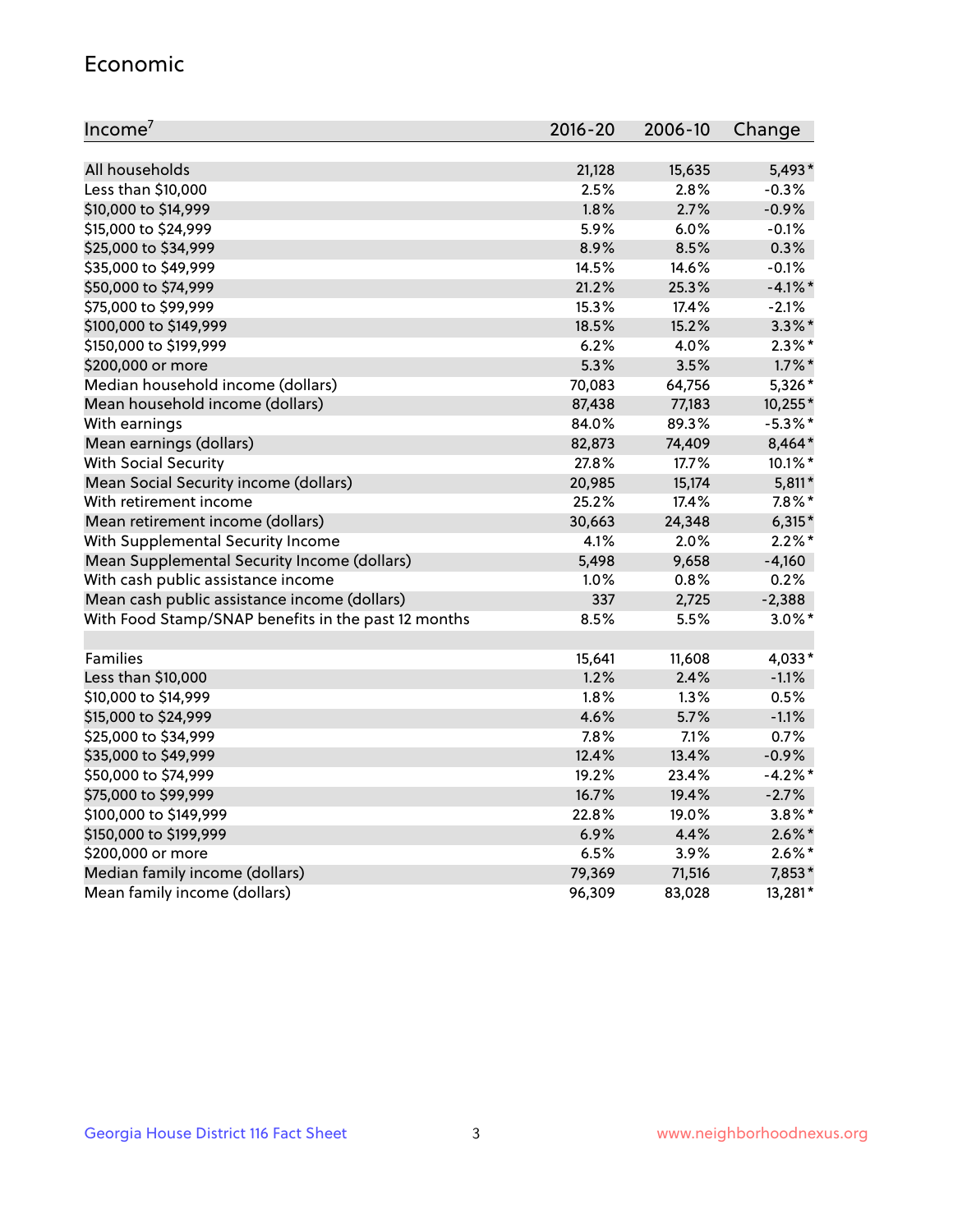## Economic, continued...

| Income, continued <sup>8</sup>                           | $2016 - 20$ | 2006-10 | Change    |
|----------------------------------------------------------|-------------|---------|-----------|
|                                                          |             |         |           |
| Nonfamily households                                     | 5,487       | 4,027   | $1,461*$  |
| Median nonfamily income (dollars)                        | 47,219      | 46,697  | 521       |
| Mean nonfamily income (dollars)                          | 54,349      | 56,153  | $-1,805$  |
|                                                          |             |         |           |
| Median earnings for workers (dollars)                    | 37,932      | 36,920  | 1,012     |
| Median earnings for male full-time, year-round workers   | 52,492      | 50,044  | $2,448*$  |
| (dollars)                                                |             |         |           |
| Median earnings for female full-time, year-round workers | 45,340      | 43,102  | $2,238*$  |
| (dollars)                                                |             |         |           |
|                                                          |             |         |           |
| Per capita income (dollars)                              | 31,784      | 27,849  | 3,935*    |
|                                                          |             |         |           |
|                                                          | 2016-20     | 2006-10 |           |
| Families and People Below Poverty Level <sup>9</sup>     |             |         | Change    |
| <b>All families</b>                                      |             |         |           |
|                                                          | 6.2%        | 5.2%    | 1.0%      |
| With related children under 18 years                     | 9.4%        | 7.3%    | 2.1%      |
| With related children under 5 years only                 | 14.3%       | 2.1%    | 12.2%     |
| Married couple families                                  | 4.4%        | 2.1%    | $2.2\%$ * |
| With related children under 18 years                     | 6.9%        | 3.0%    | 3.9%      |
| With related children under 5 years only                 | 0.6%        | 0.8%    | $-0.2%$   |
| Families with female householder, no husband present     | 10.9%       | 13.4%   | $-2.6%$   |
| With related children under 18 years                     | 14.0%       | 15.8%   | $-1.8%$   |
| With related children under 5 years only                 | 28.5%       | 10.4%   | 18.1%     |
|                                                          |             |         |           |
| All people                                               | 8.1%        | 7.2%    | 1.0%      |
| Under 18 years                                           | 11.9%       | 10.3%   | 1.6%      |
| Related children under 18 years                          | 10.9%       | 9.9%    | 1.0%      |
| Related children under 5 years                           | 12.5%       | 9.3%    | 3.1%      |
| Related children 5 to 17 years                           | 10.4%       | 10.1%   | 0.3%      |
| 18 years and over                                        | 6.9%        | 5.8%    | 1.1%      |
| 18 to 64 years                                           | 7.2%        | 6.0%    | 1.3%      |
| 65 years and over                                        | 5.6%        | 4.8%    | 0.9%      |
| People in families                                       | 6.4%        | 6.2%    | 0.2%      |
| Unrelated individuals 15 years and over                  | 18.7%       | 13.8%   | 4.9%      |
|                                                          |             |         |           |
| Non-Hispanic white people                                | 6.4%        | 4.3%    | 2.2%      |
| Black or African-American people                         | 8.0%        | 8.5%    | $-0.4%$   |
| Asian people                                             | 16.2%       | 2.8%    | 13.4%     |
| Hispanic or Latino people                                | 12.7%       | 22.2%   | $-9.5%$   |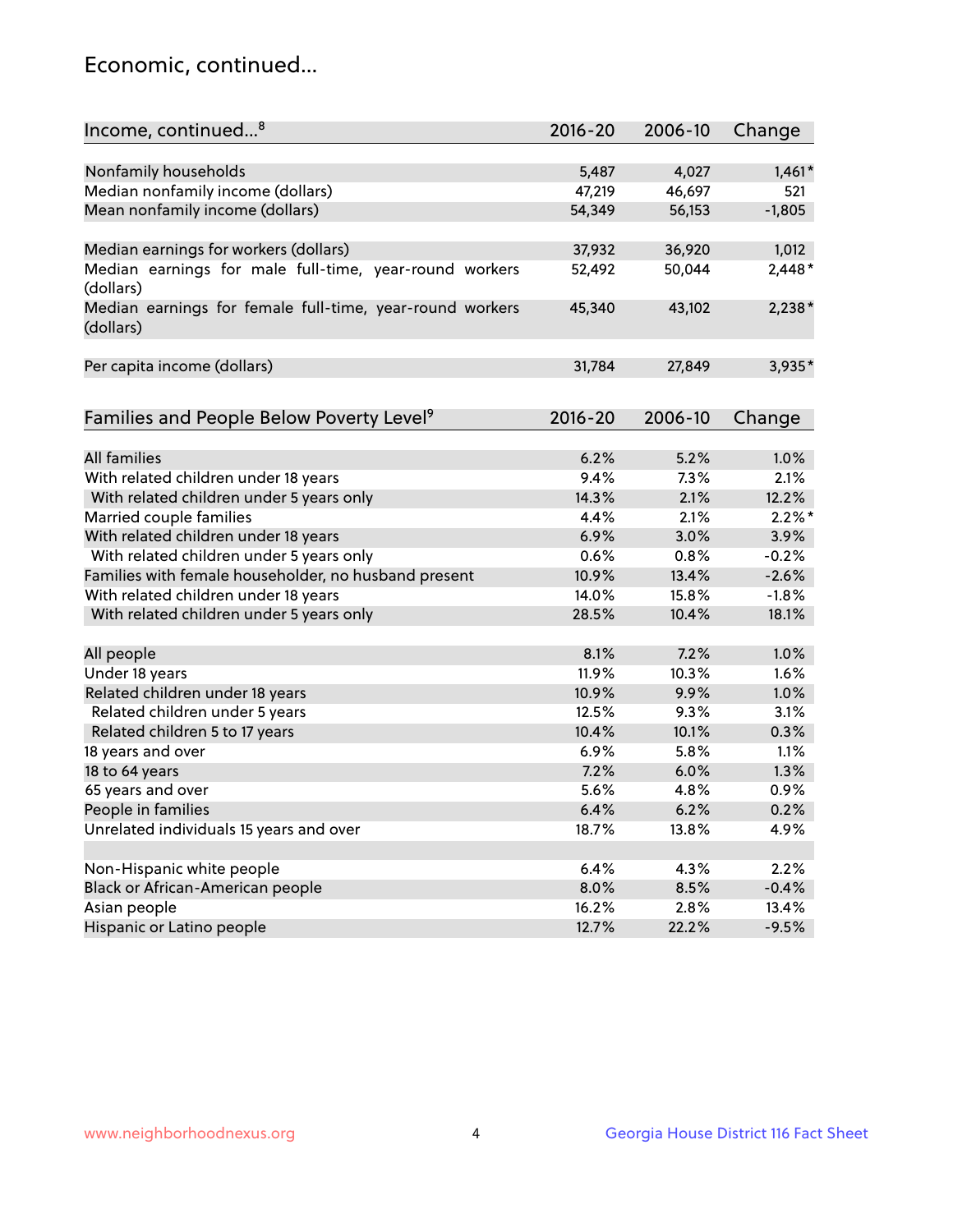## Employment

| Employment Status <sup>10</sup>                                             | $2016 - 20$    | 2006-10 | Change     |
|-----------------------------------------------------------------------------|----------------|---------|------------|
|                                                                             |                |         |            |
| Population 16 years and over                                                | 47,341         | 32,495  | 14,846*    |
| In labor force                                                              | 65.7%          | 71.8%   | $-6.1\%$ * |
| Civilian labor force                                                        | 65.5%          | 71.1%   | $-5.5%$ *  |
| Employed                                                                    | 62.3%          | 65.3%   | $-3.0%$    |
| Unemployed                                                                  | 3.2%           | 5.8%    | $-2.6%$    |
| <b>Armed Forces</b>                                                         | 0.1%           | 0.7%    | $-0.6%$    |
| Not in labor force                                                          | 34.3%          | 28.2%   | $6.1\%$ *  |
| Civilian labor force                                                        |                | 23,092  | 7,927*     |
|                                                                             | 31,019<br>4.9% |         |            |
| <b>Unemployment Rate</b>                                                    |                | 8.1%    | $-3.2%$    |
| Females 16 years and over                                                   | 26,258         | 17,723  | 8,535*     |
| In labor force                                                              | 65.2%          | 66.0%   | $-0.8%$    |
| Civilian labor force                                                        | 65.1%          | 65.6%   | $-0.5%$    |
| Employed                                                                    | 62.5%          | 59.5%   | 3.0%       |
|                                                                             |                |         |            |
| Own children of the householder under 6 years                               | 3,305          | 4,035   | $-730*$    |
| All parents in family in labor force                                        | 81.5%          | 67.2%   | 14.3%*     |
| Own children of the householder 6 to 17 years                               | 9,837          | 8,431   | 1,406*     |
| All parents in family in labor force                                        | 81.0%          | 79.3%   | 1.7%       |
|                                                                             |                |         |            |
| Industry <sup>11</sup>                                                      | $2016 - 20$    | 2006-10 | Change     |
|                                                                             |                |         |            |
| Civilian employed population 16 years and over                              | 29,505         | 21,218  | 8,287*     |
| Agriculture, forestry, fishing and hunting, and mining                      | 0.1%           | 0.2%    | $-0.1%$    |
| Construction                                                                | 3.1%           | 5.0%    | $-1.9%$    |
| Manufacturing                                                               | 5.0%           | 6.9%    | $-1.9%$ *  |
| Wholesale trade                                                             | 2.9%           | 3.0%    | $-0.1%$    |
| Retail trade                                                                | 9.4%           | 10.7%   | $-1.3%$    |
| Transportation and warehousing, and utilities                               | 16.7%          | 13.1%   | $3.5\%$ *  |
| Information                                                                 | 3.2%           | 2.5%    | 0.7%       |
| Finance and insurance, and real estate and rental and leasing               | 5.6%           | 6.5%    | $-0.9%$    |
| Professional, scientific, and management, and administrative                | 8.5%           | 10.3%   | $-1.8%$    |
| and waste management services                                               |                |         |            |
| Educational services, and health care and social assistance                 | 23.4%          | 21.5%   | 1.9%       |
| Arts, entertainment, and recreation, and accommodation and<br>food services | 9.7%           | 6.5%    | $3.2\%$ *  |
| Other services, except public administration                                | 4.8%           | 5.2%    | $-0.4%$    |
| Public administration                                                       | 7.6%           | 8.6%    | $-1.0%$    |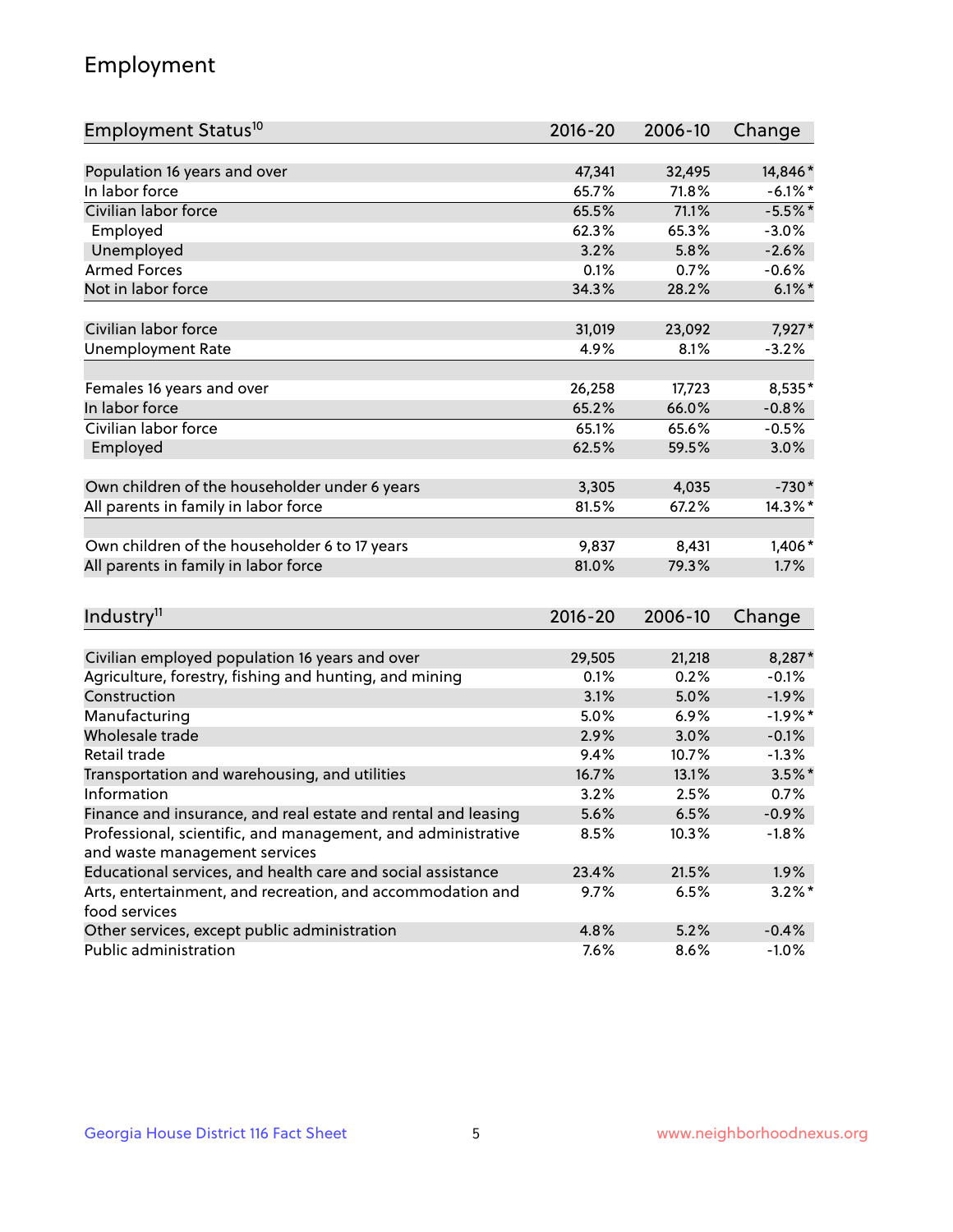## Employment, continued...

| Occupation <sup>12</sup>                                     | $2016 - 20$ | 2006-10 | Change     |
|--------------------------------------------------------------|-------------|---------|------------|
| Civilian employed population 16 years and over               | 29,505      | 21,218  | 8,287*     |
| Management, business, science, and arts occupations          | 34.6%       | 37.7%   | $-3.2\%$ * |
| Service occupations                                          | 17.2%       | 15.8%   | 1.4%       |
| Sales and office occupations                                 | 27.2%       | 29.0%   | $-1.8%$    |
| resources,<br>and<br>Natural<br>construction,<br>maintenance | 6.2%        | 7.3%    | $-1.1%$    |
| occupations                                                  |             |         |            |
| Production, transportation, and material moving occupations  | 14.8%       | 10.2%   | 4.7%*      |
| Class of Worker <sup>13</sup>                                | 2016-20     | 2006-10 | Change     |
|                                                              |             |         |            |
| Civilian employed population 16 years and over               | 29,505      | 21,218  | 8,287*     |
| Private wage and salary workers                              | 78.9%       | 75.4%   | 3.5%       |
| Government workers                                           | 15.4%       | 20.1%   | $-4.6\%$ * |
| Self-employed in own not incorporated business workers       | 5.3%        | 4.4%    | 0.9%       |
| Unpaid family workers                                        | 0.4%        | 0.2%    | 0.2%       |
| Job Flows <sup>14</sup>                                      | 2019        | 2010    | Change     |
|                                                              |             |         |            |
| Total Jobs in district                                       | 27,445      | 17,244  | 10,201     |
| Held by residents of district                                | 8.0%        | 8.7%    | $-0.7%$    |
| Held by non-residents of district                            | 92.0%       | 91.3%   | 0.7%       |
| Jobs by Industry Sector <sup>15</sup>                        | 2019        | 2010    | Change     |
| Total Jobs in district                                       | 27,445      | 17,244  | 10,201     |
|                                                              |             |         |            |
| Goods Producing sectors                                      | 3.6%        | 4.1%    | $-0.5%$    |
| Trade, Transportation, and Utilities sectors                 | 28.4%       | 28.9%   | $-0.5%$    |
| All Other Services sectors                                   | 68.0%       | 67.0%   | 1.0%       |
| Total Jobs in district held by district residents            | 2,195       | 1,508   | 687        |
| <b>Goods Producing sectors</b>                               | 3.8%        | 5.4%    | $-1.5%$    |
| Trade, Transportation, and Utilities sectors                 | 18.7%       | 15.2%   | 3.5%       |
| All Other Services sectors                                   | 77.5%       | 79.4%   | $-1.9%$    |
|                                                              |             |         |            |
| Jobs by Earnings <sup>16</sup>                               | 2019        | 2010    | Change     |
| Total Jobs in district                                       |             |         |            |
|                                                              | 27,445      | 17,244  | 10,201     |
| Jobs with earnings \$1250/month or less                      | 28.0%       | 30.8%   | $-2.8%$    |
| Jobs with earnings \$1251/month to \$3333/month              | 35.9%       | 40.5%   | $-4.7%$    |
| Jobs with earnings greater than \$3333/month                 | 36.1%       | 28.7%   | 7.5%       |
| Total Jobs in district held by district residents            | 2,195       | 1,508   | 687        |
| Jobs with earnings \$1250/month or less                      | 27.7%       | 30.0%   | $-2.3%$    |
| Jobs with earnings \$1251/month to \$3333/month              | 35.1%       | 40.1%   | $-5.0%$    |
| Jobs with earnings greater than \$3333/month                 | 37.2%       | 29.9%   | 7.3%       |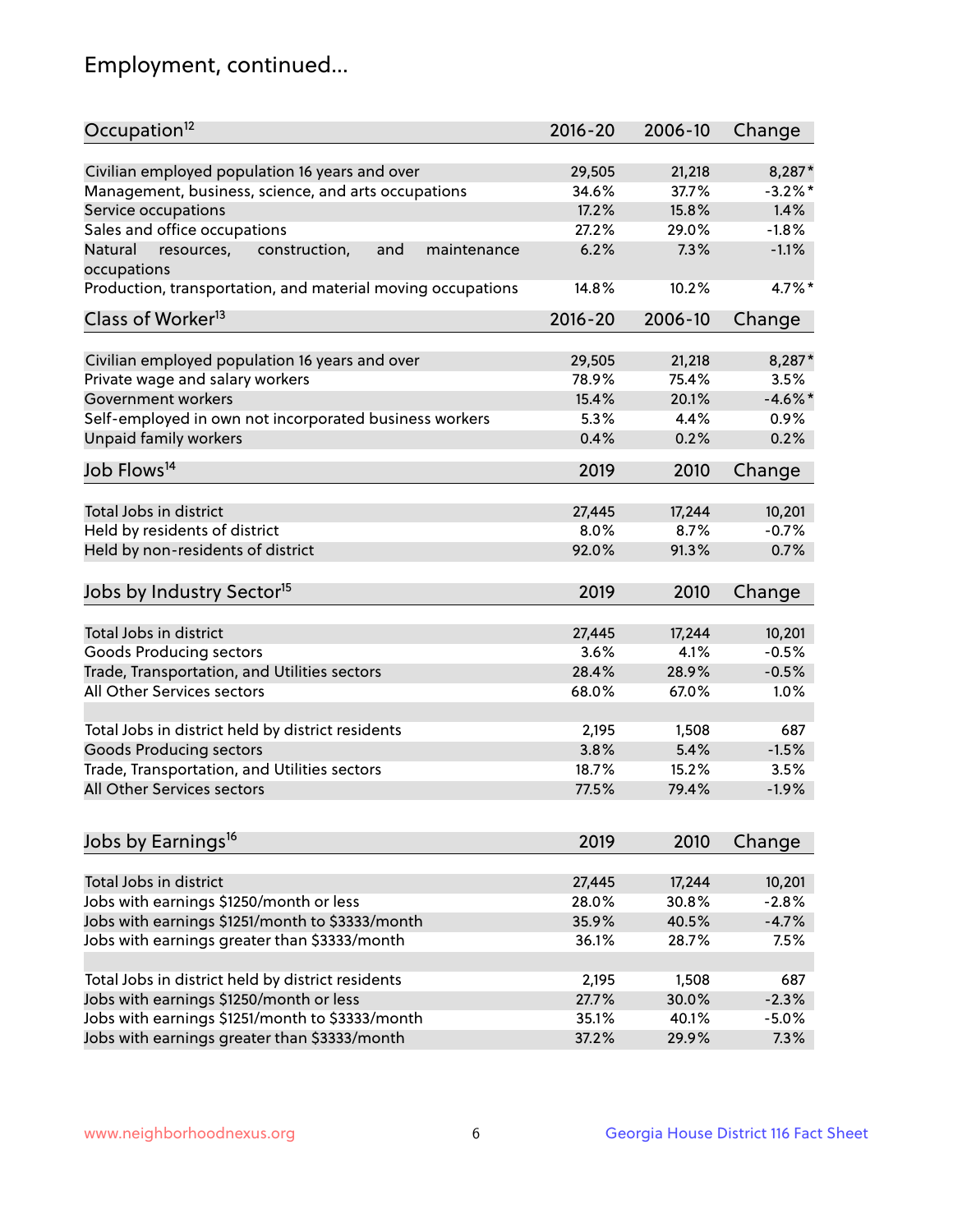## Employment, continued...

| Jobs by Age of Worker <sup>17</sup>               | 2019   | 2010   | Change  |
|---------------------------------------------------|--------|--------|---------|
|                                                   |        |        |         |
| Total Jobs in district                            | 27,445 | 17,244 | 10,201  |
| Jobs with workers age 29 or younger               | 27.4%  | 26.9%  | 0.5%    |
| Jobs with workers age 30 to 54                    | 54.5%  | 58.8%  | $-4.3%$ |
| Jobs with workers age 55 or older                 | 18.1%  | 14.3%  | 3.8%    |
|                                                   |        |        |         |
| Total Jobs in district held by district residents | 2,195  | 1,508  | 687     |
| Jobs with workers age 29 or younger               | 25.4%  | 22.8%  | 2.6%    |
| Jobs with workers age 30 to 54                    | 52.6%  | 61.8%  | $-9.2%$ |
| Jobs with workers age 55 or older                 | 22.1%  | 15.4%  | 6.7%    |

#### Education

| School Enrollment <sup>18</sup>                | $2016 - 20$ | 2006-10 | Change    |
|------------------------------------------------|-------------|---------|-----------|
|                                                |             |         |           |
| Population 3 years and over enrolled in school | 15,038      | 14,091  | 948       |
| Nursery school, preschool                      | 4.9%        | 6.8%    | $-1.9\%$  |
| Kindergarten                                   | 5.1%        | 5.9%    | $-0.8%$   |
| Elementary school (grades 1-8)                 | 39.6%       | 42.7%   | $-3.2%$   |
| High school (grades 9-12)                      | 28.6%       | 22.7%   | $5.9\%$ * |
| College or graduate school                     | 21.8%       | 21.9%   | $-0.0%$   |
| Educational Attainment <sup>19</sup>           | $2016 - 20$ | 2006-10 | Change    |
|                                                |             |         |           |
| Population 25 years and over                   | 39,832      | 27,510  | 12,321*   |
| Less than 9th grade                            | 2.9%        | 3.4%    | $-0.5%$   |
| 9th to 12th grade, no diploma                  | 4.3%        | 5.7%    | $-1.4%$   |
| High school graduate (includes equivalency)    | 26.6%       | 26.5%   | 0.1%      |
| Some college, no degree                        | 23.7%       | 24.8%   | $-1.1%$   |
| Associate's degree                             | 10.0%       | 8.8%    | 1.2%      |
| Bachelor's degree                              | 20.7%       | 19.6%   | 1.0%      |
| Graduate or professional degree                | 11.9%       | 11.2%   | 0.7%      |
|                                                |             |         |           |
| Percent high school graduate or higher         | 92.9%       | 91.0%   | $1.9\%$   |
| Percent bachelor's degree or higher            | 32.5%       | 30.8%   | 1.7%      |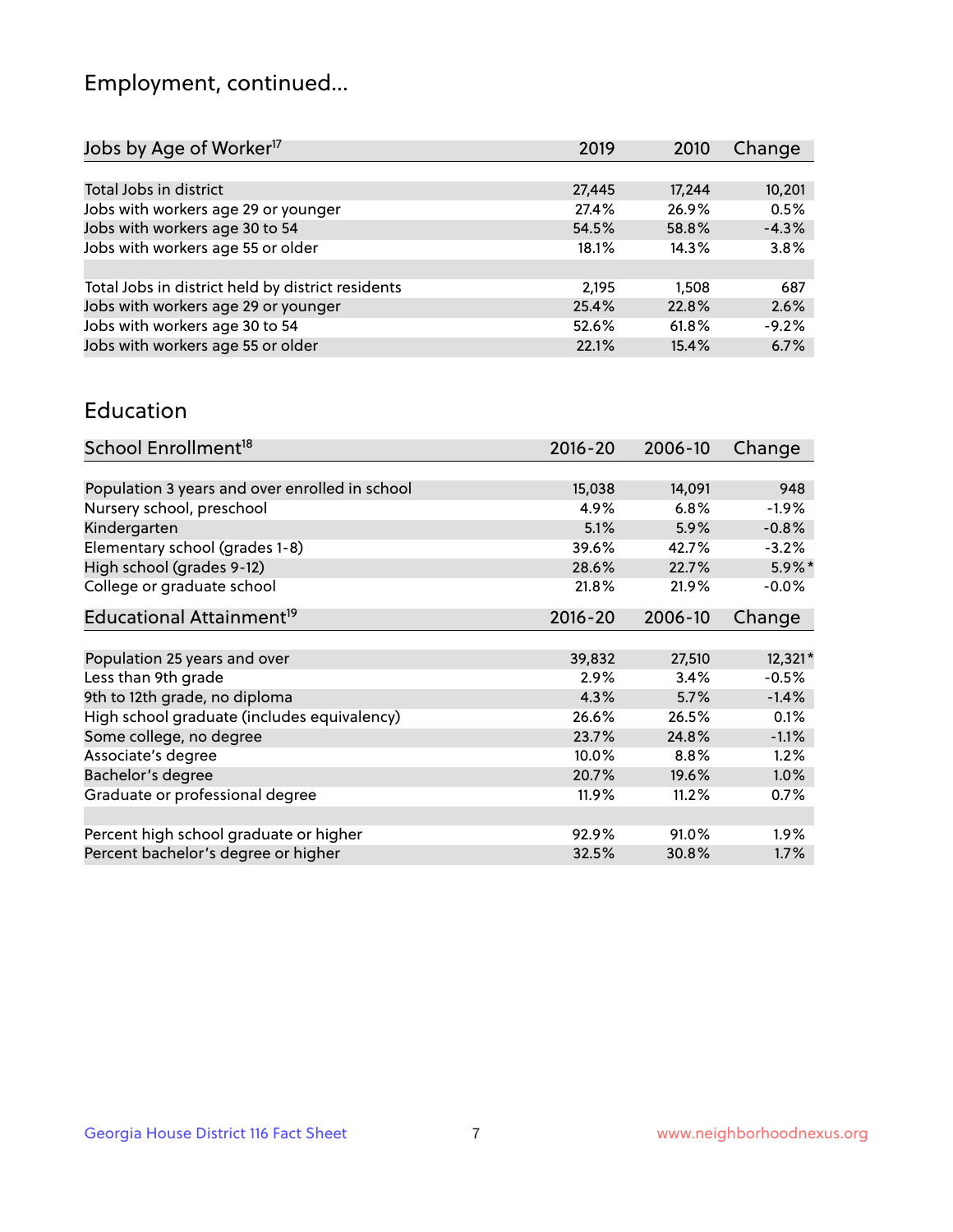## Housing

| Households by Type <sup>20</sup>                     | 2016-20     | 2006-10 | Change     |
|------------------------------------------------------|-------------|---------|------------|
|                                                      |             |         |            |
| <b>Total households</b>                              | 21,128      | 15,635  | 5,493*     |
| Family households (families)                         | 74.0%       | 74.2%   | $-0.2%$    |
| With own children under 18 years                     | 32.5%       | 40.3%   | $-7.7%$ *  |
| Married-couple family                                | 50.2%       | 53.9%   | $-3.7\%$ * |
| With own children of the householder under 18 years  | 18.3%       | 27.7%   | $-9.4\%$ * |
| Male householder, no wife present, family            | 3.6%        | 4.6%    | $-1.0%$    |
| With own children of the householder under 18 years  | 1.5%        | 3.0%    | $-1.5%$    |
| Female householder, no husband present, family       | 20.2%       | 15.7%   | 4.5%*      |
| With own children of the householder under 18 years  | 12.7%       | 9.5%    | $3.1\%$ *  |
| Nonfamily households                                 | 26.0%       | 25.8%   | 0.2%       |
| Householder living alone                             | 21.9%       | 23.4%   | $-1.5%$    |
| 65 years and over                                    | 8.8%        | 4.5%    | $4.3\%$ *  |
| Households with one or more people under 18 years    | 37.7%       | 43.8%   | $-6.0\%$ * |
| Households with one or more people 65 years and over | 27.0%       | 15.5%   | $11.5\%$ * |
| Average household size                               | 2.76        | 2.81    | $-0.05$    |
| Average family size                                  | 3.21        | 3.32    | $-0.11$    |
|                                                      |             |         |            |
| Housing Occupancy <sup>21</sup>                      | $2016 - 20$ | 2006-10 | Change     |
|                                                      |             |         |            |
| Total housing units                                  | 22,367      | 17,763  | 4,604*     |
| Occupied housing units                               | 94.5%       | 88.0%   | $6.4\%$ *  |
| Vacant housing units                                 | 5.5%        | 12.0%   | $-6.4\%$ * |
| Homeowner vacancy rate                               | 0.8         | 4.0     | $-3.2*$    |
| Rental vacancy rate                                  | 7.2         | 12.2    | $-5.0$     |
|                                                      |             |         |            |
| Units in Structure <sup>22</sup>                     | 2016-20     | 2006-10 | Change     |
| Total housing units                                  | 22,367      | 17,763  | $4,604*$   |
| 1-unit, detached                                     | 73.0%       | 77.6%   | $-4.6\%$ * |
| 1-unit, attached                                     | 1.3%        | 2.1%    | $-0.8%$    |
| 2 units                                              | 2.0%        | 0.3%    | 1.6%       |
| 3 or 4 units                                         | 1.7%        | 0.9%    | 0.8%       |
| 5 to 9 units                                         | 2.9%        | 3.8%    | $-0.9%$    |
| 10 to 19 units                                       | 9.7%        | 7.6%    | 2.1%       |
| 20 or more units                                     | 6.8%        | 4.8%    | 2.0%       |
| Mobile home                                          | 2.7%        | 2.9%    | $-0.2%$    |
| Boat, RV, van, etc.                                  | 0.0%        | 0.0%    | 0.0%       |
|                                                      |             |         |            |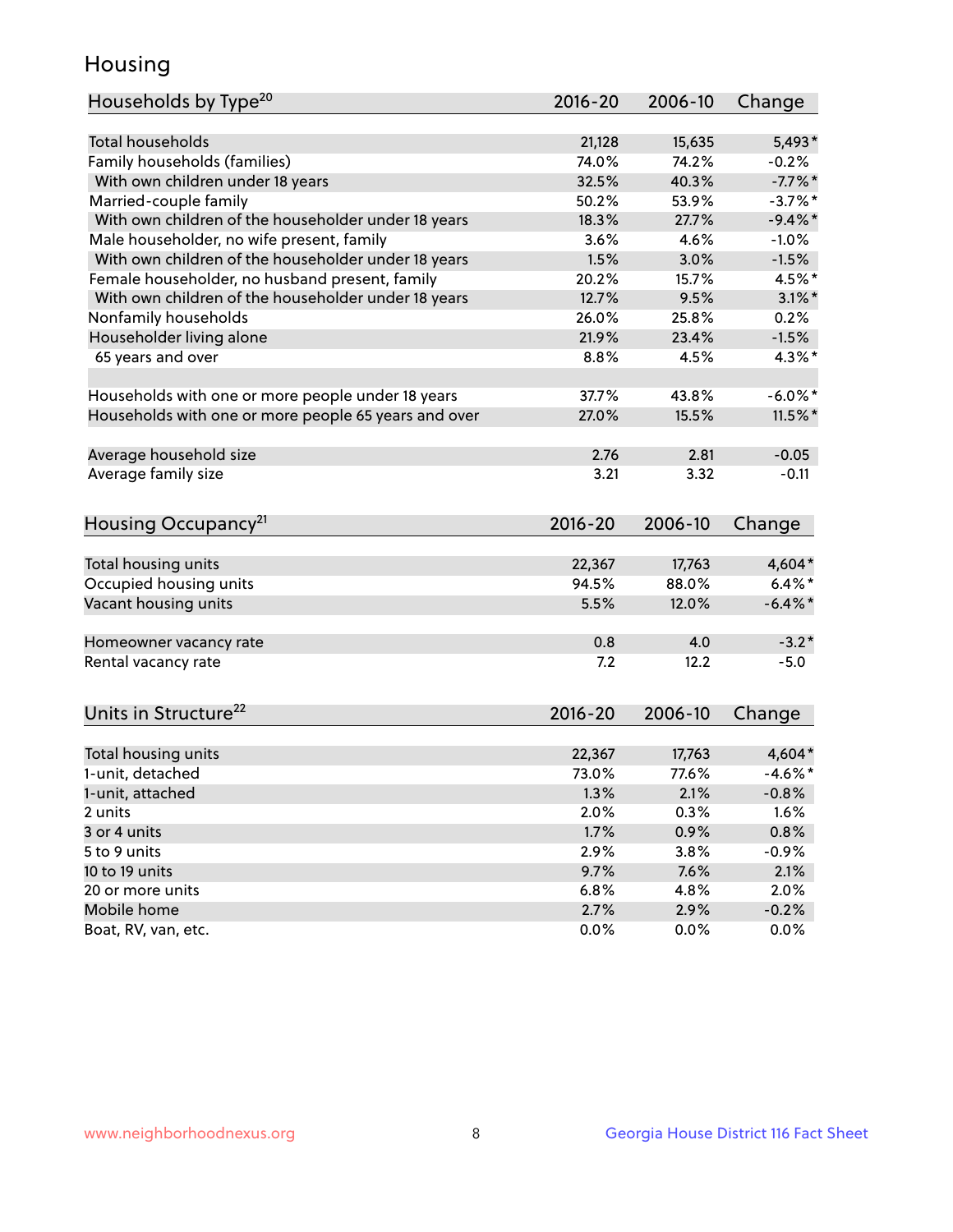## Housing, Continued...

| Year Structure Built <sup>23</sup>             | 2016-20     | 2006-10 | Change      |
|------------------------------------------------|-------------|---------|-------------|
| Total housing units                            | 22,367      | 17,763  | 4,604*      |
| Built 2014 or later                            | 6.5%        | (X)     | (X)         |
| Built 2010 to 2013                             | 6.4%        | (X)     | (X)         |
| Built 2000 to 2009                             | 33.1%       | 44.0%   | $-10.9\%$ * |
| Built 1990 to 1999                             | 29.0%       | 35.4%   | $-6.4\%$ *  |
| Built 1980 to 1989                             | 16.8%       | 12.5%   | $4.4\%$ *   |
| Built 1970 to 1979                             | 5.0%        | 4.2%    | 0.8%        |
| Built 1960 to 1969                             | 1.5%        | 2.2%    | $-0.8%$     |
| Built 1950 to 1959                             | 0.7%        | 1.0%    | $-0.3%$     |
| Built 1940 to 1949                             | 0.8%        | 0.1%    | 0.7%        |
| Built 1939 or earlier                          | 0.3%        | 0.6%    | $-0.3%$     |
| Housing Tenure <sup>24</sup>                   | $2016 - 20$ | 2006-10 | Change      |
|                                                |             |         |             |
| Occupied housing units                         | 21,128      | 15,635  | 5,493*      |
| Owner-occupied                                 | 64.7%       | 76.6%   | $-11.8\%$ * |
| Renter-occupied                                | 35.3%       | 23.4%   | $11.8\%$ *  |
| Average household size of owner-occupied unit  | 3.03        | 2.88    | $0.15*$     |
| Average household size of renter-occupied unit | 2.27        | 2.61    | $-0.33*$    |
| Residence 1 Year Ago <sup>25</sup>             | $2016 - 20$ | 2006-10 | Change      |
| Population 1 year and over                     | 58,247      | 43,434  | 14,813*     |
| Same house                                     | 84.5%       | 83.2%   | 1.3%        |
| Different house in the U.S.                    | 15.1%       | 16.4%   | $-1.3%$     |
| Same county                                    | 5.2%        | 6.3%    | $-1.1%$     |
| Different county                               | 9.9%        | 10.2%   | $-0.2%$     |
| Same state                                     | 7.0%        | 6.6%    | 0.4%        |
| Different state                                | 2.9%        | 3.6%    | $-0.7%$     |
| Abroad                                         | 0.5%        | 0.4%    | 0.1%        |
| Value of Housing Unit <sup>26</sup>            | $2016 - 20$ | 2006-10 | Change      |
|                                                |             |         |             |
| Owner-occupied units                           | 13,674      | 11,970  | $1,703*$    |
| Less than \$50,000                             | 3.1%        | 2.8%    | 0.4%        |
| \$50,000 to \$99,999                           | 5.6%        | 4.8%    | 0.8%        |
| \$100,000 to \$149,999                         | 15.5%       | 20.4%   | $-4.9%$ *   |
| \$150,000 to \$199,999                         | 25.6%       | 32.0%   | $-6.4\%$ *  |
| \$200,000 to \$299,999                         | 28.4%       | 27.3%   | 1.0%        |
| \$300,000 to \$499,999                         | 16.9%       | 8.9%    | $8.0\%$ *   |
| \$500,000 to \$999,999                         | 4.6%        | 3.4%    | 1.2%        |
| \$1,000,000 or more                            | 0.3%        | 0.4%    | $-0.1%$     |
| Median (dollars)                               | 200,652     | 182,770 | 17,882*     |
| Mortgage Status <sup>27</sup>                  | $2016 - 20$ | 2006-10 | Change      |
| Owner-occupied units                           | 13,674      | 11,970  | $1,703*$    |
| Housing units with a mortgage                  | 78.2%       | 84.8%   | $-6.6\%$ *  |
| Housing units without a mortgage               | 21.8%       | 15.2%   | $6.6\%*$    |
|                                                |             |         |             |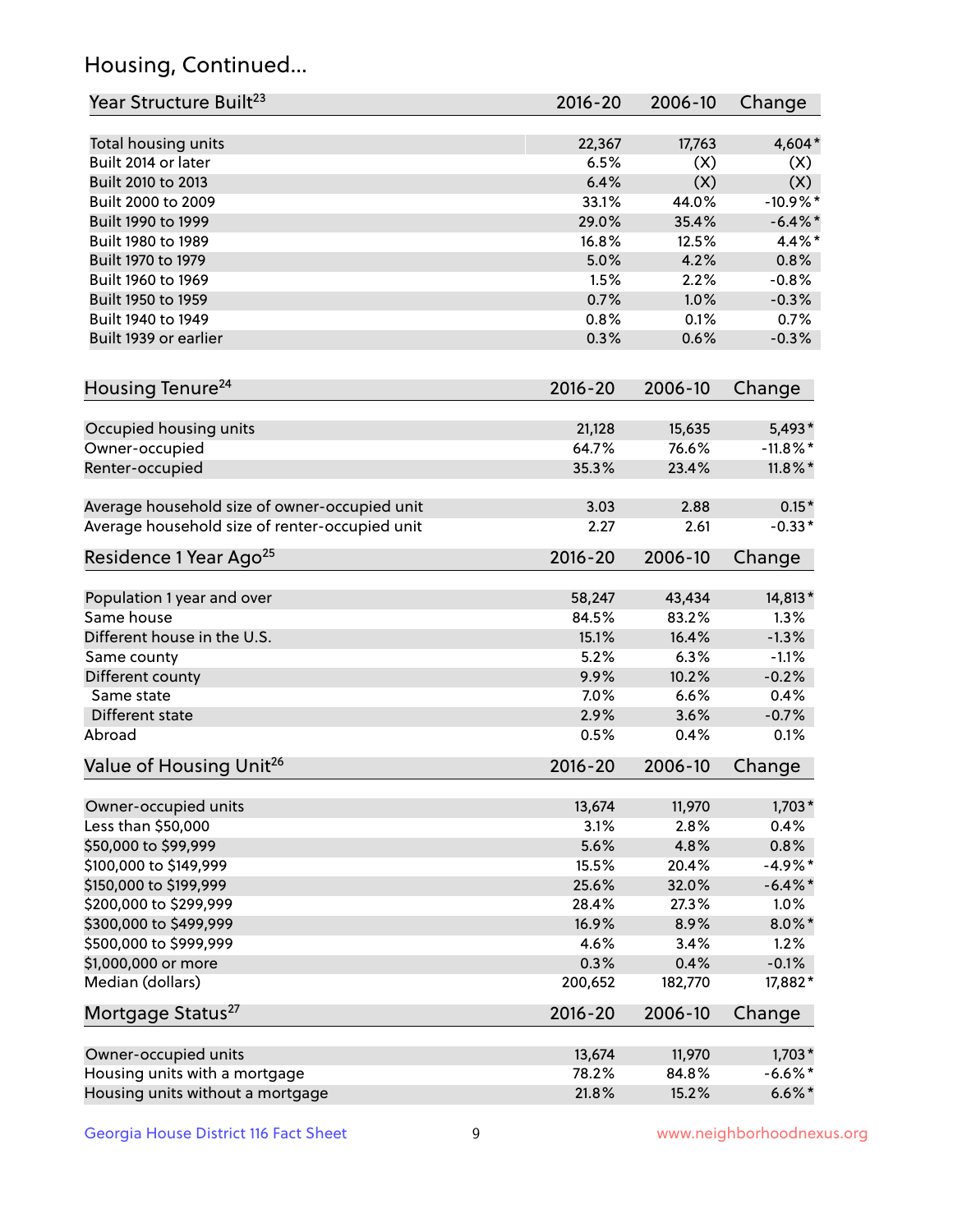## Housing, Continued...

| Selected Monthly Owner Costs <sup>28</sup>                                            | 2016-20     | 2006-10 | Change     |
|---------------------------------------------------------------------------------------|-------------|---------|------------|
| Housing units with a mortgage                                                         | 10,699      | 10,152  | 548        |
| Less than \$300                                                                       | 0.0%        | 0.1%    | $-0.1%$    |
| \$300 to \$499                                                                        | 0.4%        | 0.5%    | $-0.1%$    |
| \$500 to \$999                                                                        | 12.5%       | 7.4%    | 5.0%       |
| \$1,000 to \$1,499                                                                    | 31.9%       | 33.2%   | $-1.3%$    |
| \$1,500 to \$1,999                                                                    | 36.1%       | 31.2%   | 4.8%*      |
| \$2,000 to \$2,999                                                                    | 12.6%       | 20.9%   | $-8.3\%$ * |
| \$3,000 or more                                                                       | 6.6%        | 6.8%    | $-0.1%$    |
| Median (dollars)                                                                      | 1,573       | 1,642   | $-69*$     |
|                                                                                       |             |         |            |
| Housing units without a mortgage                                                      | 2,975       | 1,819   | $1,156*$   |
| Less than \$150                                                                       | 1.0%        | 1.0%    | 0.0%       |
| \$150 to \$249                                                                        | 9.1%        | 6.6%    | 2.5%       |
| \$250 to \$349                                                                        | 13.3%       | 20.2%   | $-6.9%$    |
| \$350 to \$499                                                                        | 28.7%       | 33.4%   | $-4.7%$    |
| \$500 to \$699                                                                        | 31.7%       | 25.6%   | 6.1%       |
| \$700 or more                                                                         | 16.2%       | 13.2%   | 3.0%       |
| Median (dollars)                                                                      | 488         | 438     | $50*$      |
| Selected Monthly Owner Costs as a Percentage of<br>Household Income <sup>29</sup>     | $2016 - 20$ | 2006-10 | Change     |
| Housing units with a mortgage (excluding units where<br>SMOCAPI cannot be computed)   | 10,673      | 10,107  | 567        |
| Less than 20.0 percent                                                                | 42.2%       | 26.7%   | 15.4%*     |
| 20.0 to 24.9 percent                                                                  | 15.1%       | 17.8%   | $-2.6%$    |
| 25.0 to 29.9 percent                                                                  | 7.7%        | 12.2%   | $-4.5%$ *  |
| 30.0 to 34.9 percent                                                                  | 10.9%       | 11.2%   | $-0.3%$    |
| 35.0 percent or more                                                                  | 24.1%       | 32.1%   | $-8.0\%$ * |
| Not computed                                                                          | 26          | 45      | $-19$      |
| Housing unit without a mortgage (excluding units where<br>SMOCAPI cannot be computed) | 2,974       | 1,808   | $1,167*$   |
| Less than 10.0 percent                                                                | 54.3%       | 53.0%   | 1.3%       |
| 10.0 to 14.9 percent                                                                  | 20.5%       | 18.8%   | 1.7%       |
| 15.0 to 19.9 percent                                                                  | 8.7%        | 9.1%    | $-0.5%$    |
| 20.0 to 24.9 percent                                                                  | 4.6%        | 3.3%    | 1.3%       |
| 25.0 to 29.9 percent                                                                  | 4.2%        | 3.9%    | 0.3%       |
| 30.0 to 34.9 percent                                                                  | 1.0%        | 2.9%    | $-1.9%$    |
| 35.0 percent or more                                                                  | 6.8%        | 8.8%    | $-2.1%$    |
| Not computed                                                                          | 1           | 11      | $-11$      |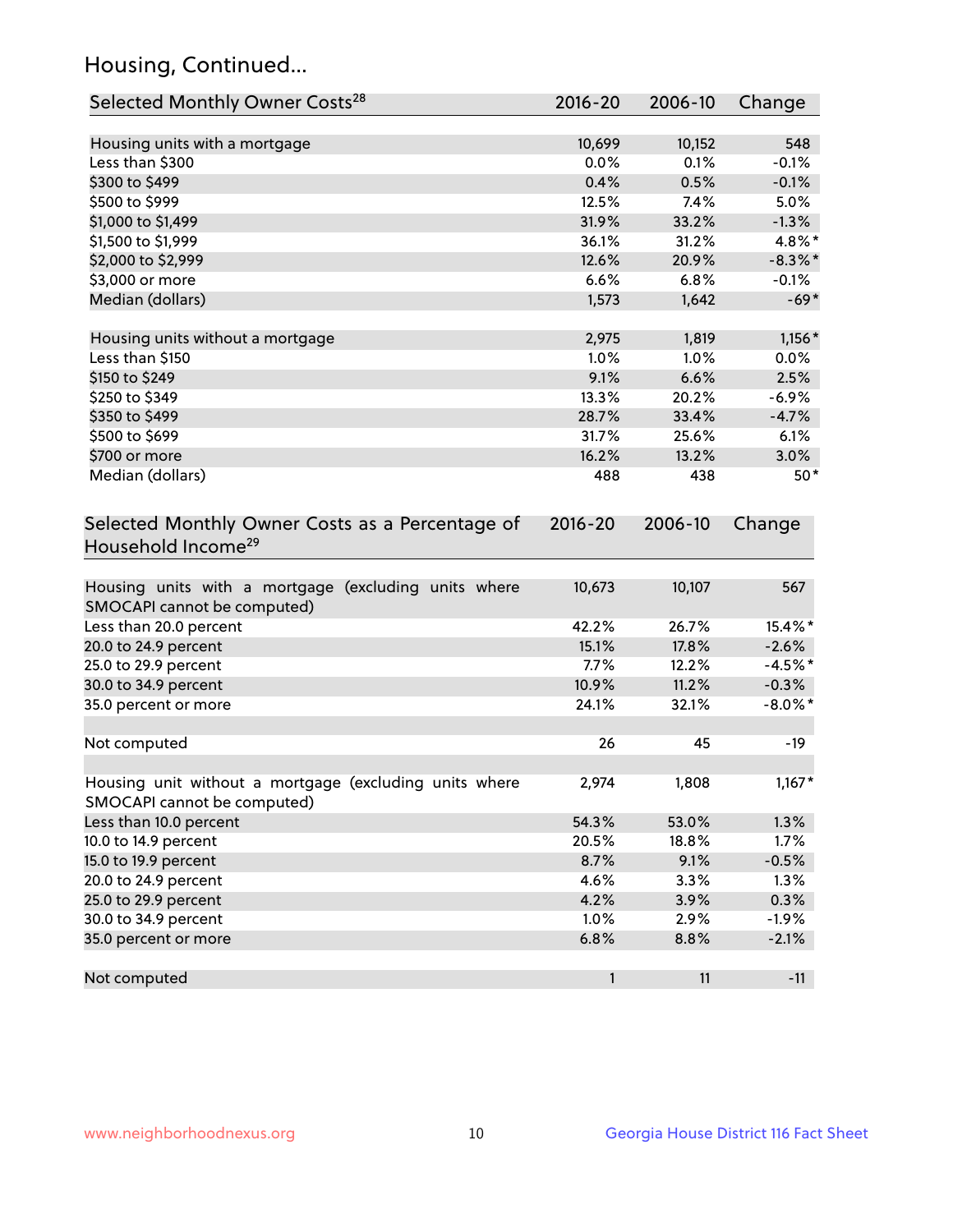## Housing, Continued...

| Gross Rent <sup>30</sup>                                     | 2016-20     | 2006-10     | Change      |
|--------------------------------------------------------------|-------------|-------------|-------------|
|                                                              |             |             |             |
| Occupied units paying rent                                   | 7,234       | 3,524       | $3,710*$    |
| Less than \$200                                              | $0.0\%$     | $0.0\%$     | $0.0\%$     |
| \$200 to \$499                                               | $0.0\%$     | 0.2%        | $-0.2%$     |
| \$500 to \$749                                               | $3.0\%$     | 8.5%        | $-5.5%$     |
| \$750 to \$999                                               | 20.4%       | 39.0%       | $-18.6\%$ * |
| \$1,000 to \$1,499                                           | 56.3%       | 46.1%       | 10.1%       |
| \$1,500 to \$1,999                                           | 16.1%       | 4.4%        | $11.7\%$ *  |
| \$2,000 or more                                              | 4.2%        | 1.7%        | 2.4%        |
| Median (dollars)                                             | 1,187       | 1,267       | $-81*$      |
|                                                              |             |             |             |
| No rent paid                                                 | 220         | 141         | 80          |
|                                                              |             |             |             |
| Gross Rent as a Percentage of Household Income <sup>31</sup> | $2016 - 20$ | $2006 - 10$ | Change      |

| <u>Cross iteme as a referenciace or ribasemera income</u> | $\sim$ $\sim$ $\sim$ | <b>LVVV</b> 19 | 111190   |
|-----------------------------------------------------------|----------------------|----------------|----------|
|                                                           |                      |                |          |
| Occupied units paying rent (excluding units where GRAPI   | 7,178                | 3,488          | $3,690*$ |
| cannot be computed)                                       |                      |                |          |
| Less than 15.0 percent                                    | 10.7%                | 9.5%           | 1.2%     |
| 15.0 to 19.9 percent                                      | 13.3%                | 17.9%          | $-4.6%$  |
| 20.0 to 24.9 percent                                      | 17.0%                | 18.8%          | $-1.9%$  |
| 25.0 to 29.9 percent                                      | 19.4%                | 8.6%           | 10.8%*   |
| 30.0 to 34.9 percent                                      | $9.1\%$              | 12.5%          | $-3.4%$  |
| 35.0 percent or more                                      | 30.5%                | 32.6%          | $-2.1%$  |
|                                                           |                      |                |          |
| Not computed                                              | 276                  | 177            | 99       |
|                                                           |                      |                |          |

### Transportation

| Commuting to Work <sup>32</sup>           | 2016-20 | 2006-10 | Change     |
|-------------------------------------------|---------|---------|------------|
|                                           |         |         |            |
| Workers 16 years and over                 | 28,437  | 20,880  | 7,556*     |
| Car, truck, or van - drove alone          | 82.5%   | 82.5%   | 0.0%       |
| Car, truck, or van - carpooled            | 7.4%    | 10.6%   | $-3.2\%$ * |
| Public transportation (excluding taxicab) | $0.9\%$ | $0.9\%$ | $-0.0%$    |
| Walked                                    | 0.3%    | 0.4%    | $-0.1%$    |
| Other means                               | $1.3\%$ | $0.8\%$ | 0.5%       |
| Worked at home                            | 7.5%    | 4.8%    | $2.7\%$ *  |
|                                           |         |         |            |
| Mean travel time to work (minutes)        | 30.8    | 30.9    | $-0.1$     |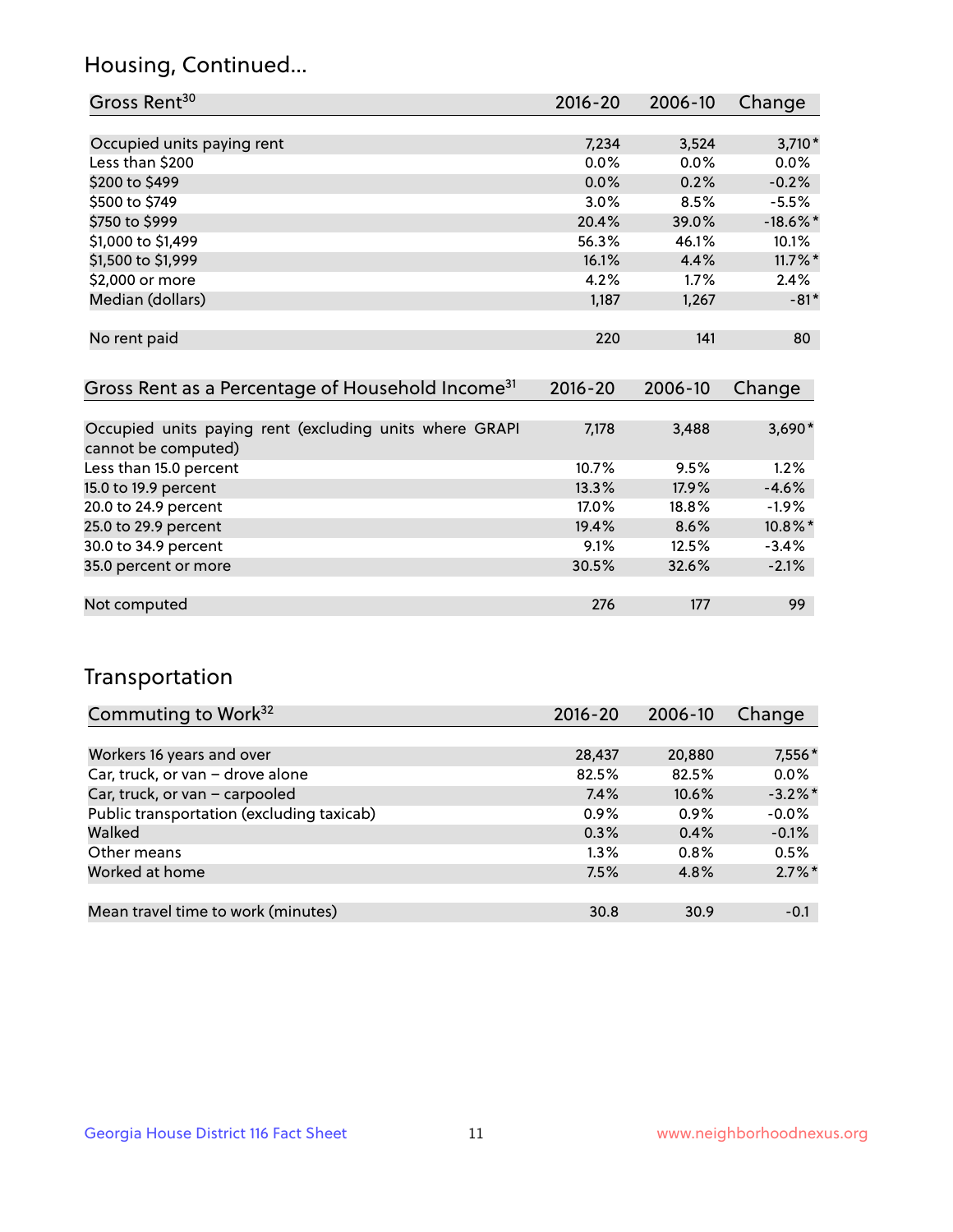## Transportation, Continued...

| Vehicles Available <sup>33</sup> | $2016 - 20$ | 2006-10 | Change   |
|----------------------------------|-------------|---------|----------|
|                                  |             |         |          |
| Occupied housing units           | 21,128      | 15,635  | $5.493*$ |
| No vehicles available            | 1.9%        | $1.8\%$ | 0.1%     |
| 1 vehicle available              | 34.5%       | 31.8%   | 2.7%     |
| 2 vehicles available             | 38.6%       | 42.3%   | $-3.7%$  |
| 3 or more vehicles available     | 25.0%       | 24.2%   | 0.8%     |

#### Health

| Health Insurance coverage <sup>34</sup>                 | 2016-20 |
|---------------------------------------------------------|---------|
|                                                         |         |
| Civilian Noninstitutionalized Population                | 58,266  |
| With health insurance coverage                          | 90.8%   |
| With private health insurance coverage                  | 74.3%   |
| With public health coverage                             | 27.9%   |
| No health insurance coverage                            | 9.2%    |
| Civilian Noninstitutionalized Population Under 19 years | 14,588  |
| No health insurance coverage                            | 7.8%    |
| Civilian Noninstitutionalized Population 19 to 64 years | 35,512  |
| In labor force:                                         | 28,719  |
| Employed:                                               | 27,395  |
| With health insurance coverage                          | 90.6%   |
| With private health insurance coverage                  | 87.4%   |
| With public coverage                                    | 6.2%    |
| No health insurance coverage                            | 9.4%    |
| Unemployed:                                             | 1,323   |
| With health insurance coverage                          | 71.8%   |
| With private health insurance coverage                  | 68.0%   |
| With public coverage                                    | 3.7%    |
| No health insurance coverage                            | 28.2%   |
| Not in labor force:                                     | 6,794   |
| With health insurance coverage                          | 80.9%   |
| With private health insurance coverage                  | 60.8%   |
| With public coverage                                    | 31.0%   |
| No health insurance coverage                            | 19.1%   |